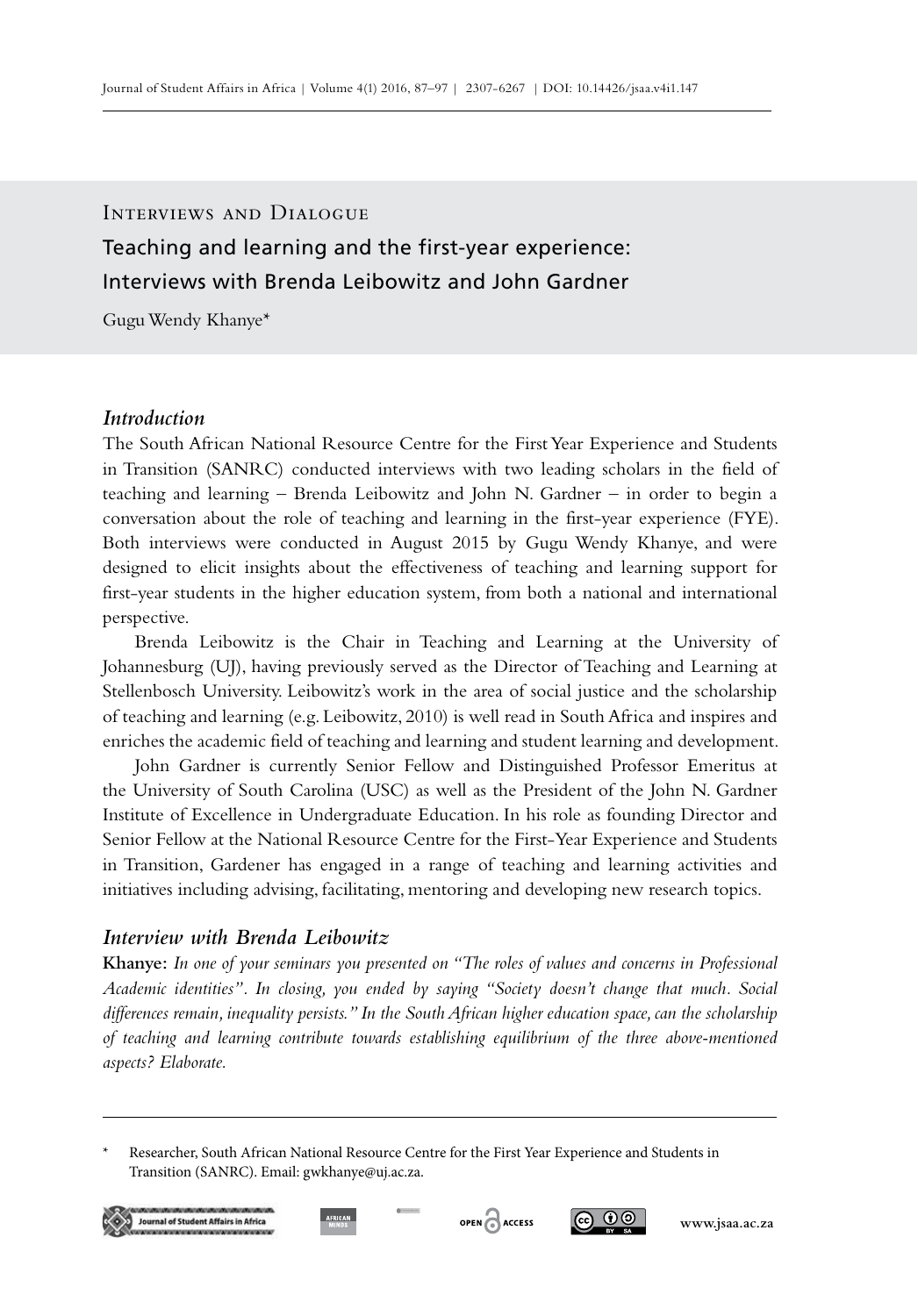**Leibowitz:** There are waves of change in society – waves of wealth, times when society is more impoverished. We never reach a time when things are absolutely perfect or even excellent. In relatively egalitarian societies, there is some inequality. South Africa is one of the most unequal societies in the world; we have one of the highest Gini coefficients in the world, which is the gap between the richest 10% and the poorest 10%. In an article in the *Journal Higher Education Quarterly*, David Cooper [2015] discusses "South African Higher Education as a stalled vs. skewed revolution". It appears that the racial inequalities still exist but have moved to be more class-based. The fact of the matter is that there have been huge changes in higher education since 1990/1994. There is a large task to be achieved, with some room for celebration but more concern and hard work.

Simon Marginson [2015] states that we have had the notion that education and higher education can change social inequality and therefore serves as an equaliser or provides for social mobility. The hard fact of the matter is that society changes, education/higher education is not the key lever in creating social inequality. However, education must obviously play its role as well as it can. Given this, there is a huge job for educators to make higher education as accessible as possible and as effective in various ways. In terms of teaching and learning, the primary responsibility of learning rests with students and lecturers/academics to make that learning possible or to make it such that students can exercise that responsibility. Furthermore, there is a huge role in the sector for student counsellors and individuals working in support divisions. It is a distributed responsibility and there is a role for managers, DVCs [deputy vice-chancellors], rectors and all staff. Everyone has a role to play.

The role of Scholarship of Teaching and Learning [SoTL] within this matrix depends on a few things: (1) it needs to be an effective scholarship, relatively rigorous and relatively informed by data, theory and prior reading of what others are doing, and be systematic; and (2) what is extremely important is that it is a scholarship that is underpinned by a vision of social justice, it is not just any kind of scholarship.

**Khanye:** *Carpenter and Curran [2013] have come to agree that "academics have a core role to play in the student experience during and beyond the higher learning phase". What do you believe is the actual role of academics and should academics be directly involved, or is this the role of the institution?* 

**Leibowitz:** Every grouping within the institution has a role to play, e.g. the vice-chancellor and deputy vice-chancellors need to lead the institution, they need to make it possible for academics to flourish and to teach as well as they can. Academics need to be part of crafting the vision of the institution. One can make a distinction between management and leadership within the institution because it is the leader who helps to provide a sense of the way forward, but it is the manager that makes the environment conducive.

Research conducted has shown that when academics work hard and are really flourishing, it is the general conditions, the interpersonal relationships between staff and also in the lecture halls, that make a difference in encouraging and discouraging academics, so they too have a huge role to play. Support divisions such as Academic Development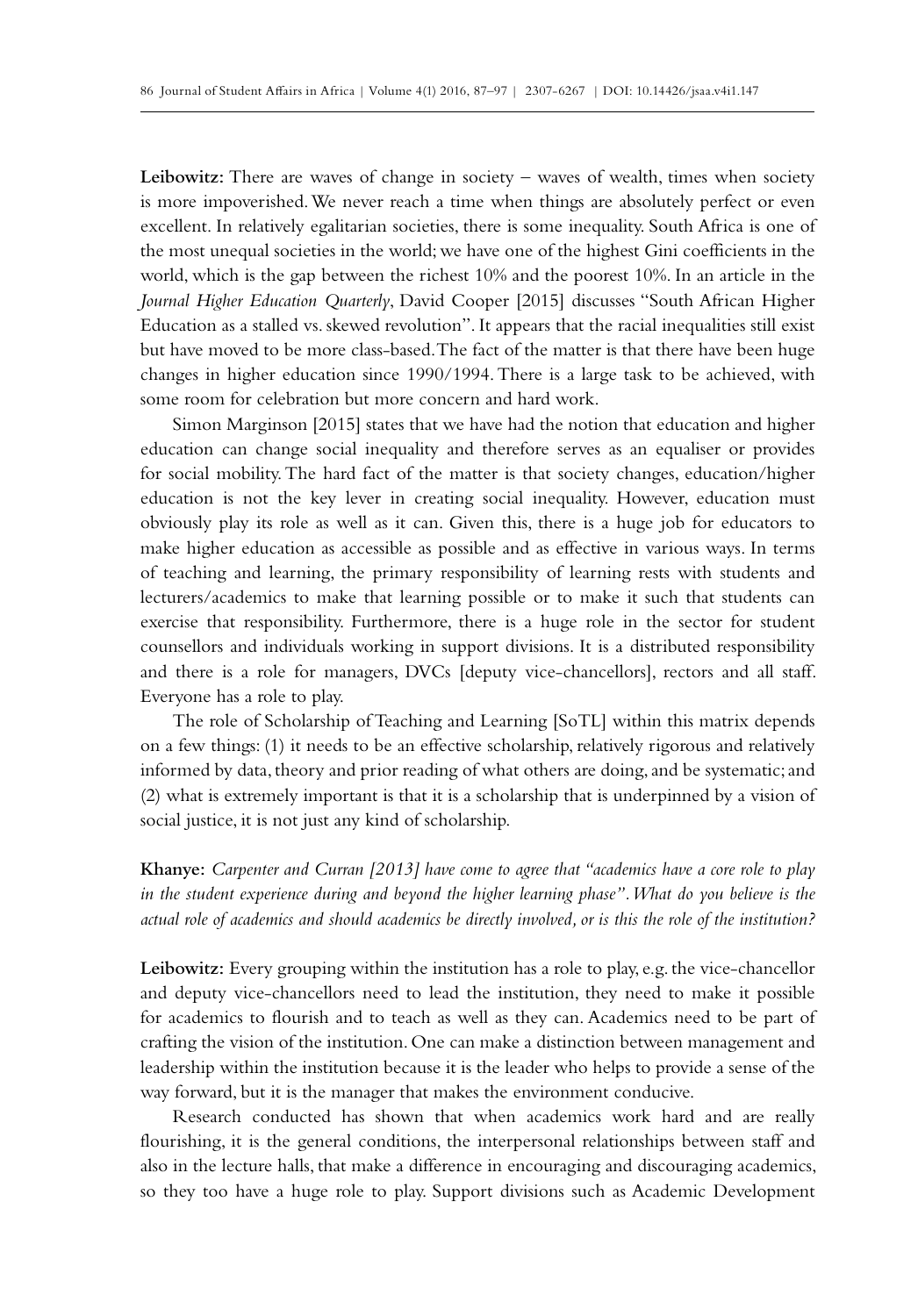Centres and Centres for Teaching and Learning also have a role to play, whether it is in providing formal courses and workshops, which research has been proven to play an important role in an academic's professional development, or whether it is in supporting academics in more informal ways. There is a synergy between what academics learn from formal workshops/ courses, plus this broader issue of the environment in which they teach and from which they learn a huge amount.

Ron Barnett speaks about the "will to learn" (2007): that it remains the students' responsibility to learn, but they tend to learn when the environment is more conducive, more encouraging, if there is something exciting that they get the point in learning. It is thus the responsibility of the academic to show students what the learning is that is so exciting and so important, and to a lesser extent but very important, that learning is possible. If the student feels that they cannot learn, it is beyond them, then they also will not learn. As academics, we create the opportunity for students to learn. It can thus be summarised to be called an "ecology" within the institution, everything in the process interacts.

**Khanye:** *It is often said student learning occurs more outside the classroom than in the classroom. If this is so, do you believe that good teaching practice makes a difference in student learning?*

**Leibowitz:** Yes, there is an interesting complementary relationship between formal learning and informal learning, where informal learning occurs mainly outside the classroom, while formal learning is the result of the taught curriculum. They balance because the formal curriculum can set off like a catalyst: if you learn something exciting from the taught curriculum, the student may have an interest to follow it up on their own. In the instance of an informal environment, it can be a drag because if there is nothing there that supports what is happening in the formal environment the counter messages coming from there can limit the effect of the formal learning – then growth does not occur. A "savvy" lecturer thus takes cognisance of what is happening in the informal learning environment and taps into it and inducts students into that formal world. Ensuring the student gets into the world of formal learning is dependent on the student – a minority of students are truly self-starters.

**Khanye:** *Teaching has been compromised by pressures upon academics to pursue research; moreover, the reward system for academics has favoured them doing research over good teaching. Would you say that teaching and research are sometimes incompatible? Can one be both a great teacher and a great researcher?*

**Leibowitz:** There are examples of individuals who are both a great teacher as well as a great researcher. For example, Carl Wieman, an American physicist and Nobel laureate who has advised extensively on teaching and learning matters, set up a Science teaching centre. Having served on the board of the Council on Higher Education (CHE) and Higher Education Learning and Teaching Association of Southern Africa (HELTASA) teaching and excellence awards, I have been aware that there are individuals who are excellent teachers as well as excellent researchers, thus it is possible to be both. There are no two ways about it, although this may be a minority as it requires a lot from you.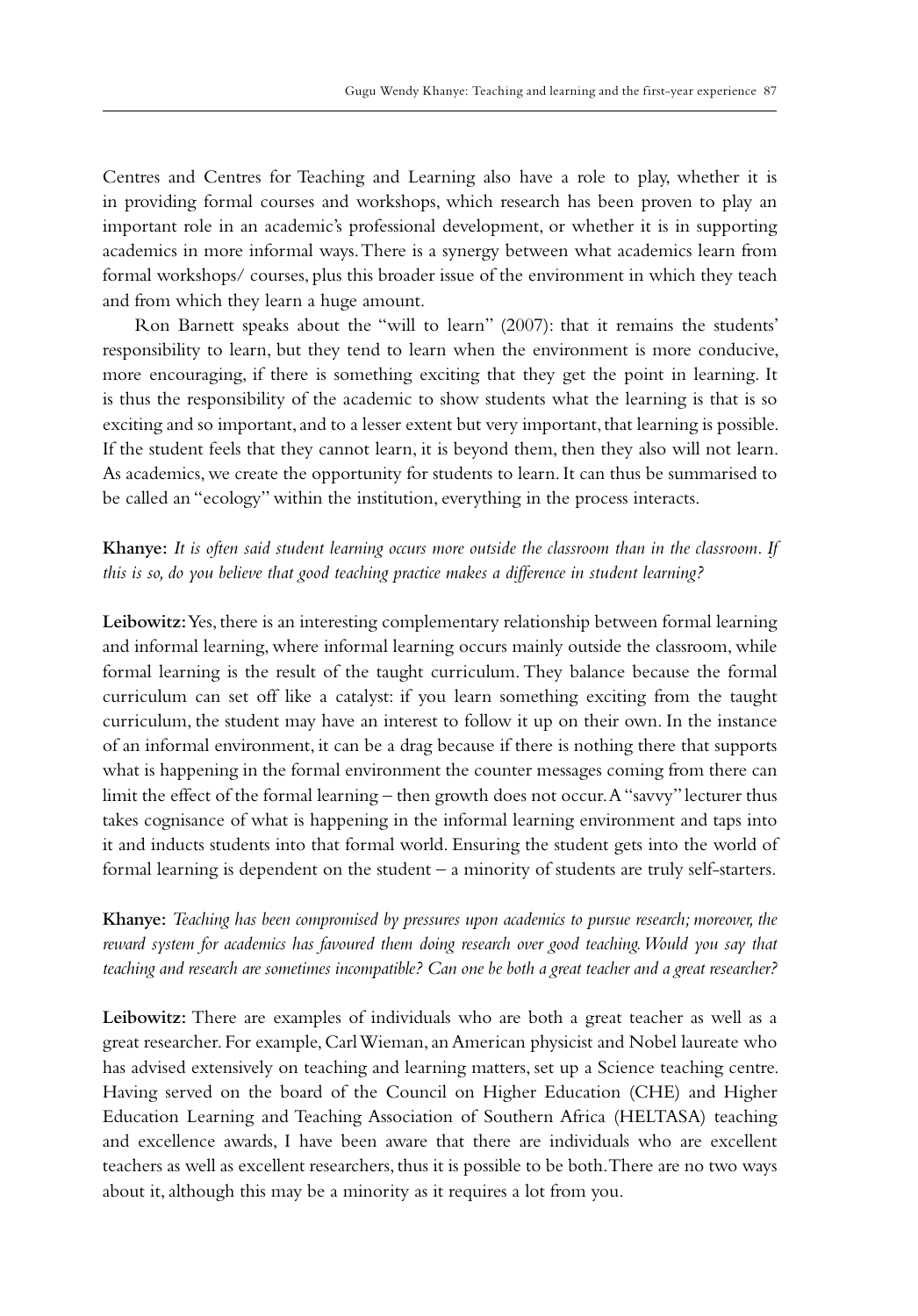Some people are excellent teachers in the traditional sense in that they teach well intuitively, and do not really spend much time in professional development or conducting research on their teaching. But it is becoming increasingly difficult to get the label "excellent teacher" without doing some research on your teaching – which is a challenge.

But anybody who has pride in their work and teaches should be good at it, so logically there should not be a clash between teaching and research. There are numerous examples in the country. One professor of Mathematics nominated as having made an impact on top-performing first-year students at the previous university where I worked, said that he became an excellent teacher from conducting more research in his field because it allowed him to go to conferences and network with others who have a strong understanding of the subject. That further allowed him to "see the wood from the trees", i.e. to distil what is the essence of the subject and use that in teaching. He is an example of someone who goes to great lengths for their teaching, spending a great deal of time preparing his lectures, finetuning his notes on Blackboard, and obtaining feedback from his students.With regard to the balance between being both an excellent teacher and an excellent researcher, there is a difference in the case where you have a huge teaching load and it is difficult to be a good teacher. This is a challenge faced by many institutions in the country where teaching loads are much higher, so that would mitigate against being good at both or having enough time to devote to both, so it is not about quality necessarily. There is also a neoliberal approach of throwing money and incentives, which in some instances skews the view of the profession because when you can get more funds through research and there is pressure for research, it could lead to a neglect of teaching. Research from a project I have led on professional development at eight South African universities has shown that at each of the eight institutions documents and academics attest to research being pushed and incentivised, thus resulting in the skewed effect. On the other hand, some universities are also starting to incentivise teaching through their promotional systems.

If you see teaching as scholarship, then you would conduct research on your practice because we must be systematic and scholarly and engage in debate about something we do, whether it is about teaching or the discipline, it does not matter. Higher education needs to view an academic career as an integrated one.

**Khanye:** *The focus of the work of the SANRC is the first year of study and the succeeding transition within higher education. Active teaching and collaborative learning is a key goal in the teaching and learning space. Given high student numbers and large classes, is it possible to create an active and engaging learning environment for large classes during the first year?*

**Leibowitz:** Yes definitely, in my experience, I have come across numerous academics that are excited about their teaching, and in interviews and conversations have given great examples of handling large-class teaching. A great deal of academics are in fact positive about teaching "large classes". There are two meanings of "engagement". There is the notion of engagement where the lecturer creates opportunities for the student to engage actively in their own learning, to be active about their learning and to succeed academically.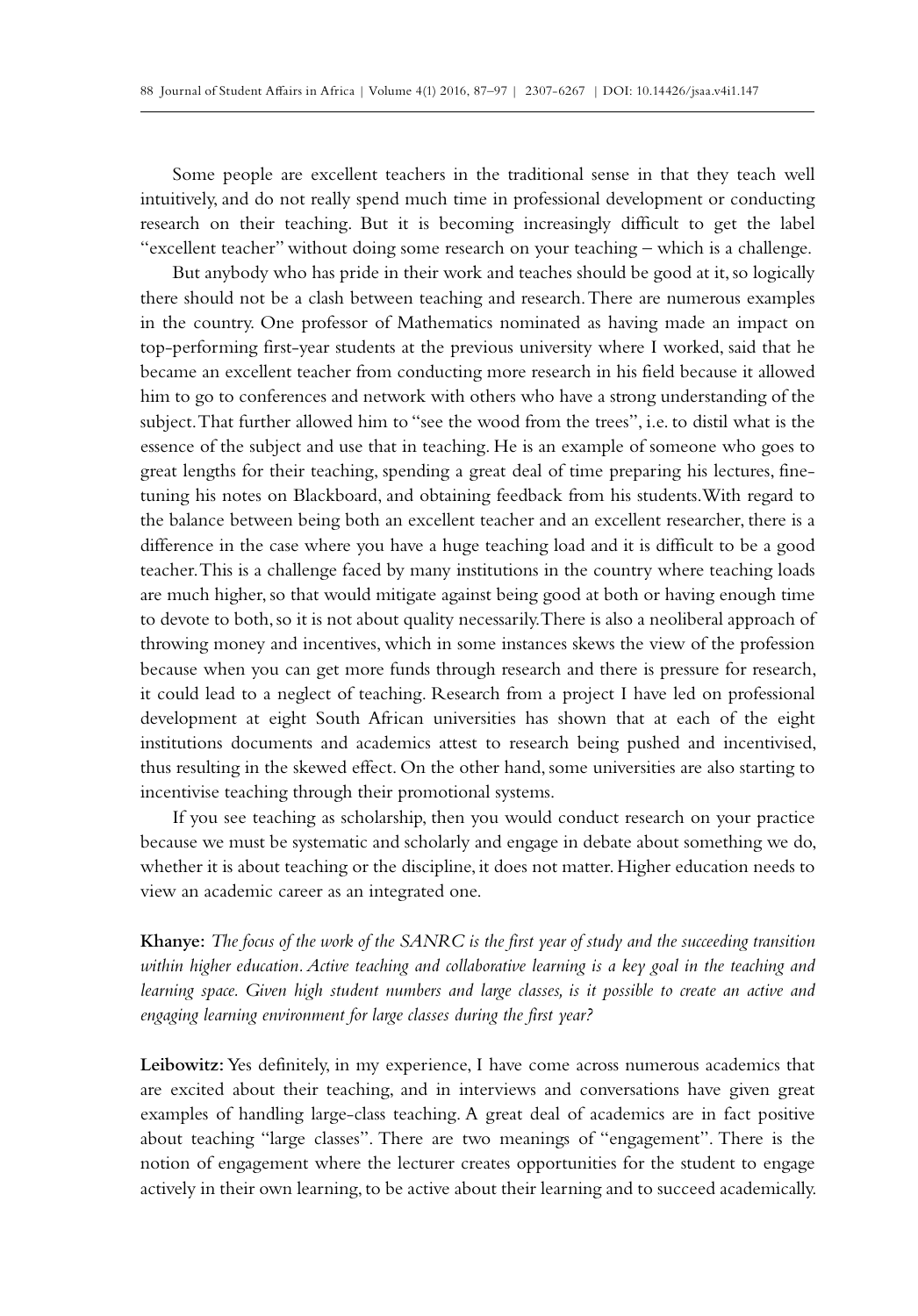But the second meaning of "engagement" is encouraging students to engage more actively in the community, the outside world, and with social issues. In my view both are extremely important. For academics, to have an impact and engage the students both inside and outside the classroom, it is critical to understand what is being done during the lecture, what assignments are required of students and the influence of what students do outside the lecture, depending on what they have learnt and apply in tutorials and other situations.

For the first-year specifically, there are four main elements that stand out as highly important for me: firstly, the notion of cognitive or affective contact, being able to acknowledge the first-year student and establishing meaningful contact – "I see you". Secondly, the cognitive scaffolding and creation of bridges for the student into the knowledge – an assignment structured specifically to ease the student into comprehending the theory, providing building blocks required to do the assignment; showing students the rules of the discipline and allowing them to practise the learnt rules. Thirdly, experiential learning. I believe learning is not only about formal and cognitive processes, it is more modern theory around embodiment and affect; you want students to feel the new concepts and ideas and grow with them, especially for students who have not had good schooling. You cannot just teach formally and according to the rules and precepts, because it becomes superficially acquired; it needs to be owned and acquired and integrated. Your passion needs to be evident, as a lecturer, if you show enthusiasm, that you are excited by the knowledge and see its relevance, some of that ought to infect the students. You model being a professional, being a scholar to students, and lecturers need to be "polished". The fourth and final theme has to do with more immeasurable attributes; we often talk about students as "them" as if they are something different from us – we need to see ourselves as learners and model to the students what we would want them to be.

**Khanye:** *"The Role of Values and Concerns in Professional Academic Development" seminar that you gave at the University of the Free State is based on the autobiographies of three academics working in the field of academic development. It explored the possibilities of critical reflection for creating agency and enabling conditions for students and staff in higher education. Please can you share three key findings from this research? How can teaching and learning contribute to creating enabling conditions for the first-year experience?*

**Leibowitz:** The seminar has led to a paper by Leibowitz, Garraway and Farmer (2015): "Influence of the past on professional lives: A collective commentary". The paper was based on critical and social realism. The research suggests the importance of biography, and that your prior experiences do not necessarily determine what you become, but they do provide enabling opportunities for your next stage of development. How one interacts with one's immediate environment makes the next stage possible. An example would be a situation which is challenging and forces you to respond creatively and critically. This might make it easier when you need to be critical or creative in future situations. Similarly, for students, their biographies influence how they learn but these do not entirely determine what happens next, it just makes certain things easier or more difficult.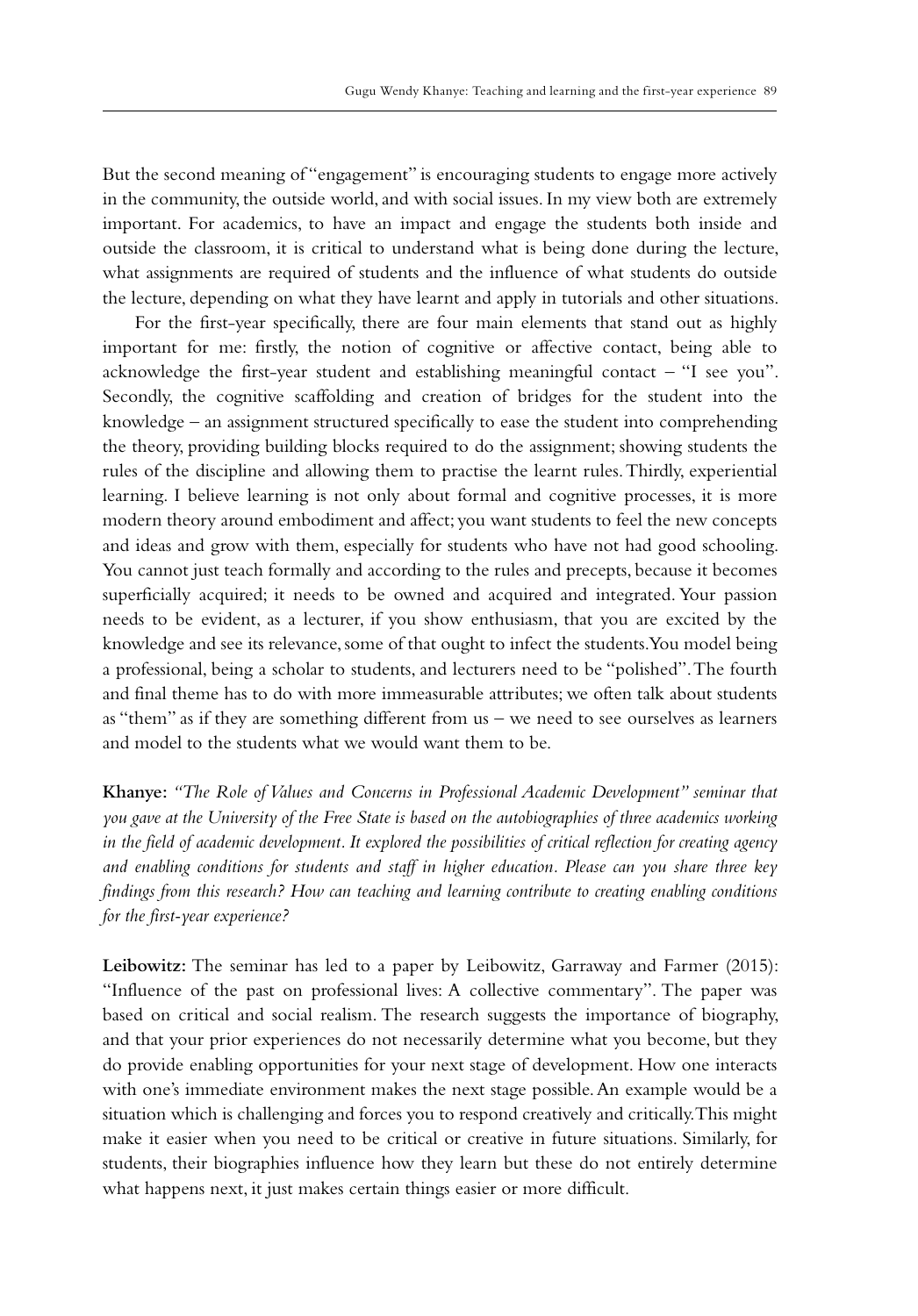Reflexivity is another theme. It suggests that when you do find out about yourself, your values and how you got to be where you are, you extend this reflexivity to your educational experience, thinking more carefully and understanding the enabling factors. This should enable you to strategise how to proceed more effectively, thoughtfully, or ethically. The third finding is around the importance of values, as all human activity is influenced by our values, including our teaching and learning. We need to be sensible, as Rudyard Kipling said: "God give me the strength to change what can be changed, to accept what cannot be changed and to know which one is which".

Departing thoughts: I imagine the SANRC as a resource providing support more broadly in the field of higher education. This is an opportunity to provide resources that practitioners and researchers can draw on.

#### *Interview with John Gardner*

**Khanye:** *FYE programmes and activities are often conducted independently by different stakeholders at universities. Who are key stakeholders that should be collaborating across institutions to make FYE programmes and activities a more collaborative effort and experience?*

**Gardner:** Over the past 40 years, increasingly, much of the leadership has been taken by academic leaders, and so ideally institutions need to have partnerships between academic administrators, student services administrators, and faculty, because they have more contact with new students, people that do assessments, institutional research; most importantly, partnerships with students themselves; and, moreover, with the top leadership of the institution (rector or vice-chancellor). It is also very important to have partnerships with the government agencies as they have an interest in terms of what is happening in universities to help those beginning university studies. Alumni should also have a vested interest in anything that is good for students, and so they too should be involved. There are also financial investors who can invest in education, like corporate leaders, foundations – for example what the Kresge Foundation is doing in South Africa around promoting access and success in higher education and graduating the next generation of knowledge workers, because they are interested in student success work. There are multiple stakeholders and of these some are more important than others; and no work on the first-year experience is going to proceed beyond a certain level of effectiveness without the faculty, the faculty have to be involved in this because they stay longer in institutions – and, unlike administrators, have greater opportunities for contact with students.

**Khanye:** *Research and theories around "student involvement" and "student engagement" have come to play an integral role in the structuring of first-year experience programmes for supporting students in the 21st century. Are these theories still critical in initiating structured FYE programmes; are there new theories in the field to consider?*

**Gardner:** This has in recent times become a real challenge, because the dominant thinkers that provided the theoretical base for this work are all "ageing white men" – as in the work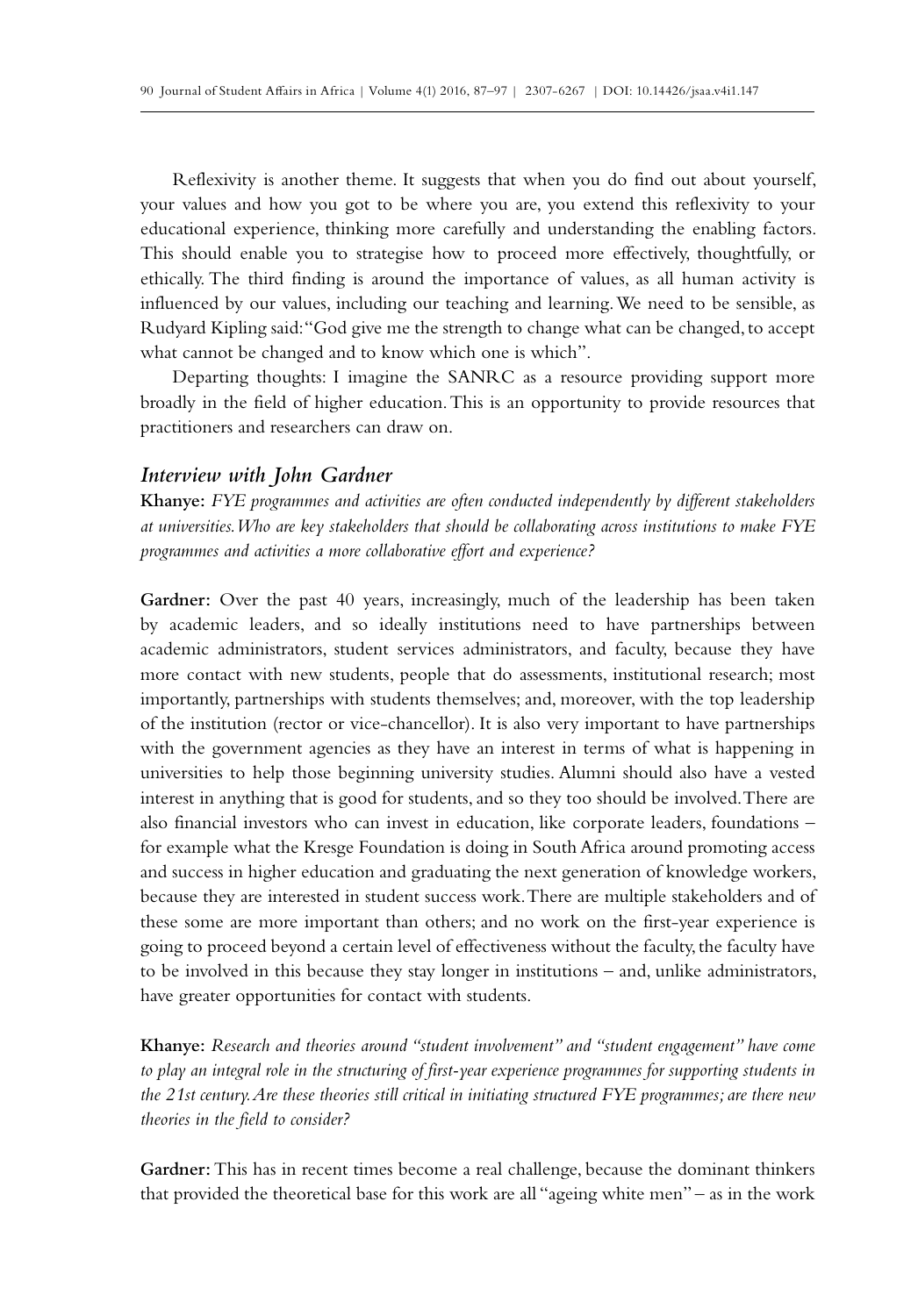of Alexander Astin on Student Involvement Theory, which was first published in 1984, and other theorists of that time like George Kuh whose key focus is on Student Engagement and emerged around 2000 through the first administration of the National Survey for Student Engagement [NSSE], which is now used internationally. The NSSE has been used to document the effectiveness of a number of what George Kuh has come to call "highimpact practices", and that I would like to think is attention-getting and very effective. There are all kinds of ongoing research and new studies, but I cannot think of anyone that has achieved the prominence of Astin, or Kuh, or Vincent Tinto with work on the student integration model (1975) – and myself, and hence the problem of the ageing white men with insufficient successors in the wings, let alone already on the stage.

The real challenge is to be able to have the length of time and the research effort to see if a lot of the strategies that these scholars have advanced will be as effective with the changing college student body of the 21st century – students who are much more engaged in using technology for their learning, who are much less likely to be full-time, and are more likely to be on-campus residential students. Much of the early work of the researchers was done on middle-class and upper-middle-class, traditional college students, and so we are still very much in the process of seeing how long this established work will be validated with the newer types of student now in higher education.

The jury is out – although my own sense is that the core ideas of prominent scholars have a great deal of universal validity; I have seen them work and in all kinds of institutional settings. Some of the things espoused – like some of the involvement strategies put forward by Astin – are very difficult to implement with students who are above the traditional age and have children and do not live on campus; but if you look at the work of Tinto – the theory on academic and social integration – we know that is very influential with non-traditional learners as well. So, it remains to be seen. The area we know least about is the use of technology and distance education (online education) and how we are going to adapt these long-standing theories to that growing delivery system.

**Khanye:** *Extensive research has been conducted around the concept of high-impact practices (HIPs). HIPs have been found to lead to increases in important student outcomes such as engagement, academic achievement, deep learning and student persistence and retention [Kinzie & Evenbeck, 2008]. What challenges and opportunities are associated with implementing HIPs in the first year?*

**Gardner:** Challenges in these instances are very similar to challenges you would have starting anything. The real challenge is where the resources are coming from, and most institutions – because of the conditions of the world economy and government priorities – are not getting a lot of new money and are calling for the redistribution of existing money. This means that when you need money to start something new, you have to take it from existing units – which usually results in resistance. There are a number of internal political challenges faced by institutions, also most of the HIPs involve faculty and there are certain challenges like getting the faculty to do things they are not doing now. Most fundamentally, most institutions have tried some if not all of these HIPs, but they offer them for smaller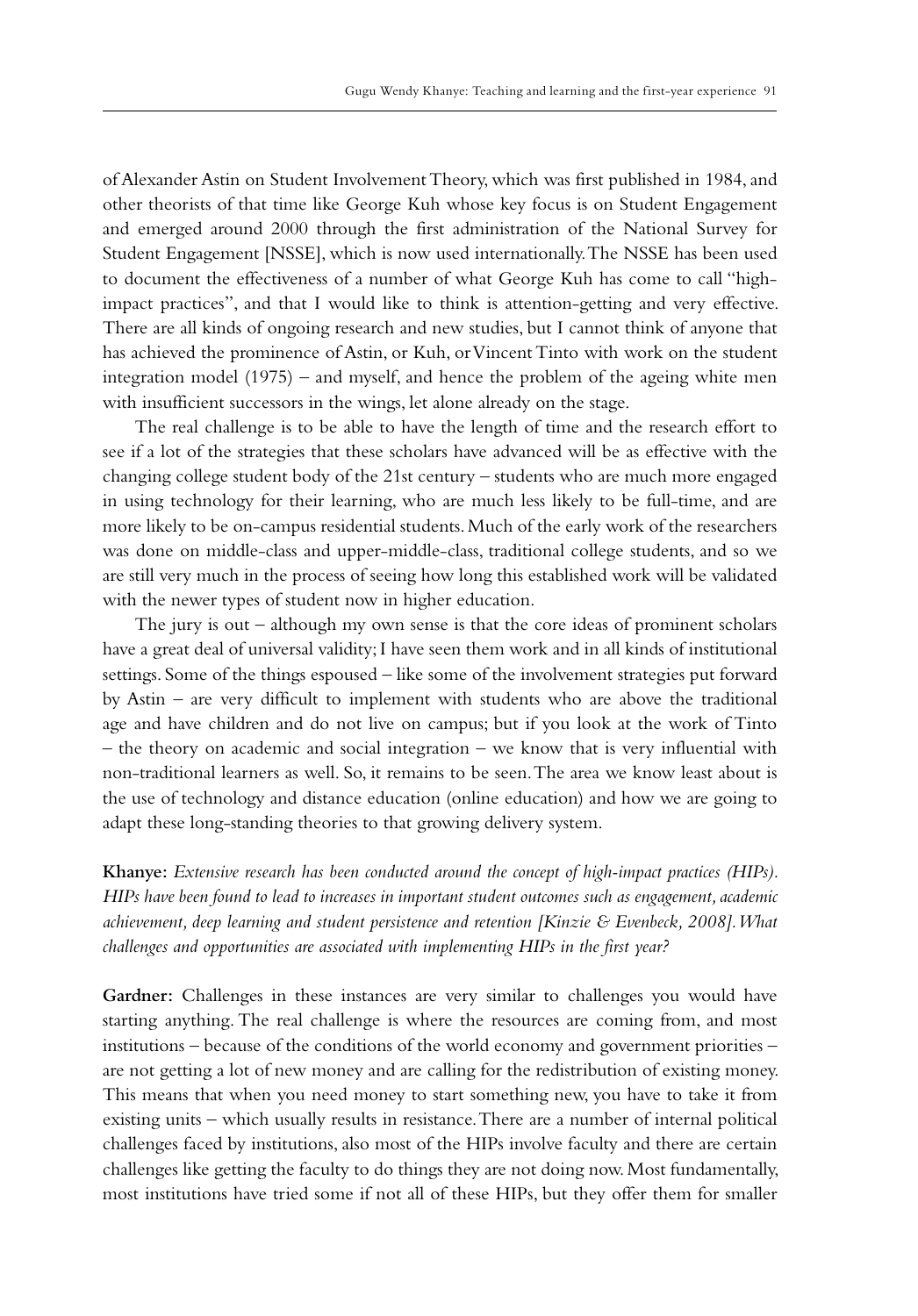groups of students, often what we call "boutique programmes", rather than bringing them to scale. An example would be having a first-year seminar and targeting certain students for the first-year seminar but not offering it to all of the students. I would argue that the firstyear seminar can be valuable for all students because it deals with the normal, traditional adjustments to higher education. To offer the first-year seminar to the entire intake class in small groups is a very big resource commitment, so again the challenges shift from an experimental pilot to a fully institutionalised initiative.

This challenge relates to another challenge: that frequently HIPs are started by someone that is innovative, gets some support, and is well regarded, but often these HIPs become so identified and affiliated with that one person that should they leave the institution, or get promoted, or retire, then the question is: What happens to the HIP? The real challenges relate to scaling up: getting more people involved and making them a part of the basic way to do business – instead of offering learning communities for 20 or 30% of the firstyear students, you put all first-year students in learning communities. To institutionalise anything, a case should be presented to build support and build allies with those who will support the initiative, from the top down. A lot of it has to do with who ends up being the proponents for these HIPs; if the HIPs are advocated for by well-respected internal leaders, they are more likely to be supported.

**Khanye:** *In your early work, you are cited by various researchers and practitioners in higher education as saying "Many institutions have adopted programs designed to provide a 'rite of passage' in which students are welcomed, supported, celebrated, and eventually assimilated into the campus" (Gardner, 1986). What are fundamental theories that support the notion of creating a "rite of passage"?* 

**Gardner:** These would come especially from several of the disciplines that have most extensively studied rites of passage – mainly anthropology and sociology. But you know, there are several centuries now – dating back to the nineteenth century – of research on groups that have highly structured processes for inducting new members into the group; and those processes are generally rituals that are repetitive actions often accompanied by music, dance, and other physical activities that have certain sacred symbols that are displayed and accompanied by songs or chants, and are typically designed by older people to move younger people forward into the next stage of life in society. Rites of passage are designed to teach people how to function at the next stage of life, whether it is to be a hunter, a fisherman, a homemaker, or a mother. Societies have had these rites of passage for thousands of years; it is just that in recent decades we have been paying greater attention to the importance of these rituals in higher education for how they bond students together and to the institution. The rituals further support students and how they increase student enthusiasm for being at the university and how they teach the traditions of the university to students so that they feel some sense of historical connection and affiliation.

The book by Vincent Tinto (1987) *Leaving College* drew extensively on anthropological research to look at this whole concept of integration and how people get integrated into groups. In my own work, when I led the University 101 programme at the University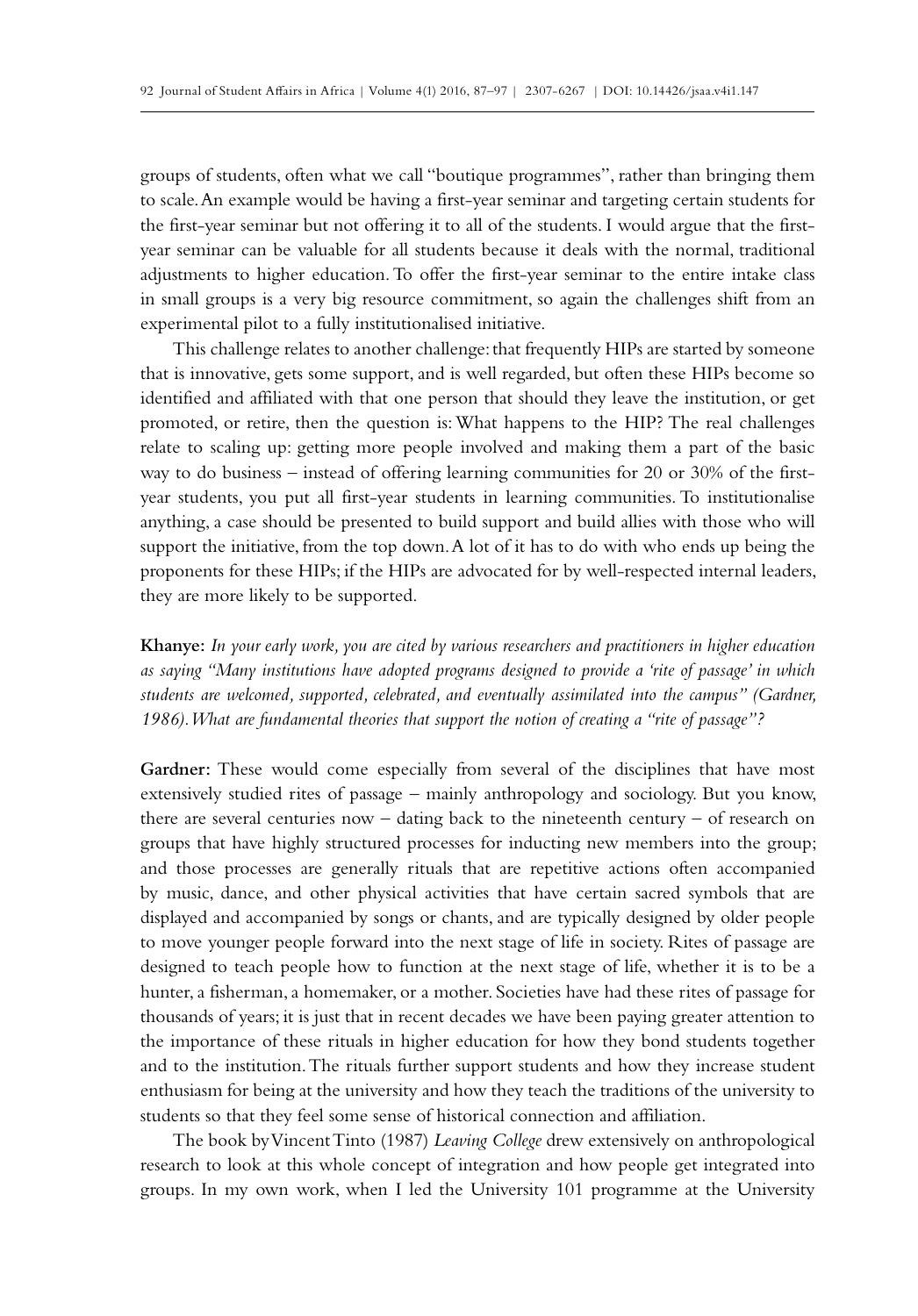of South Carolina it was an effort to integrate new students, younger students, into the university – and we coupled it with a number of ceremonies and rituals such as holding convocation, getting all students to read the same book and have discussion groups around that book, providing on-campus tours for students to explore facilities, and all these constitute a cumulative set of rituals. We still have a document called the Carolinian Creed – it is a statement of six core values that have been widely emulated around the world, and on the first day of class we would have this poster with the Carolinian Creed on it, and get each student to sign their name to it, to make a commitment to honour the Carolinian Creed. So those are all different kinds of rituals, and of course in higher education there are other rituals in social groups including secret societies and pledging, athletic rituals, soccer, and so on. Those are all examples of ritualistic behaviour.

In the classroom, students would feel less anxiety and more comfortable if we did something earlier in the term to get them to bond with other students; such activities as giving them assignments that they can do in pairs, trios, or larger groups – anything to make the classroom experience a less individualistic one, less lonely, less autonomous. Also the use of rites of passage in the classroom are more "get acquainted" techniques and pedagogies that can work, early on, to break down some of the barriers for students. In the South African context, I have observed thousands of young people come from rural areas whose indigenous language was neither English or Afrikaans, but were required to learn to use one of these two languages at university, and were mixing with very diverse cohorts of people – one can but only imagine how challenging that is; so anything that can be done to make students who are not first-language English or Afrikaans-speaking feel more comfortable and at home, affords a proactive approach.

**Khanye:** *Given your long-standing experience and acquired knowledge in the field of first-year experience, what role do peer leaders play with regard to HIPs leading to transformational learning experiences during the first year?*

**Gardner:** There is a great deal of research that has been done relating to several of the questions at hand: one question is, that within the higher education environment – everything that makes up the ecology within the university – what elements of the university have the greatest influence on what students decide to do, the choices they make, who they are going to be with, and how they are going to spend their time? And when it comes to major life decisions, is the faculty the greatest influence, or advisors, residence hall staff, parents, siblings, and/or friends? Who has the greatest influence on students in higher education?

We know, factually, that the greatest influence is exerted by other students; students are hugely and easily influenced by their peers. Now in some ways that is a good thing, because students will do things to help students get off to a good start and make good choices; but on the other hand, students sometimes do things to their fellow students that are not really a good thing, they do not always serve as the best example. So what we are realising is that we should not act as if this matter of student influence is not of importance. We should not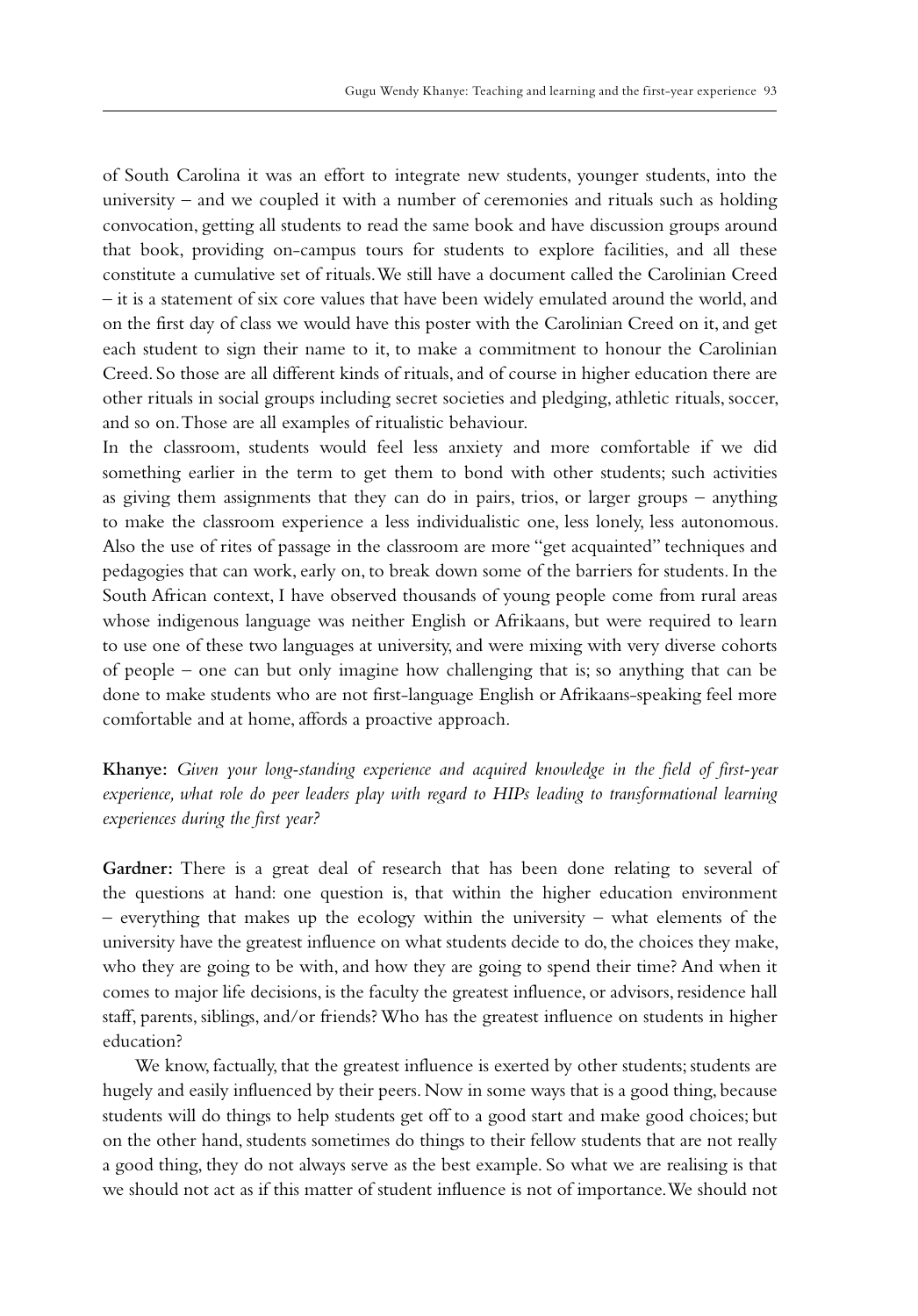leave it to chance; we should try to leverage how students influence students. That means institutional managers should be involved in picking high-performing students and putting them into roles of responsibility and leadership, giving them training and supervision and reward for working with their peers/mentees. It is really a way of translating into action the consensus and research findings in higher education over the past 50 years that show that students have greater influence on each other than any other source of influence; and so now the role of peer leaders is to try to address that.

In the United States, peer leaders are used very extensively; for example, in residence halls, advising initiatives and first-year seminars. Of course, peer leaders are also being used in various forms of informal instruction such as in teaching labs in science courses, and language courses – this has been a long-standing practice for decades and we know through research that it is effective. So this is very promising. We are broadening our effort in using students to conduct courses like laboratory sciences; we are using peer leader influence both in the class as well as outside the class. I personally was the first in my institution to make use of peer leaders in the first-year seminar class and I found it really meaningful to the students; and now in the institution there are over 200 sections of our University 101 course making use of peer leaders. The idea and concept of a support group, which is in effect a group of people that are having a major life transition in common, is group that is led by someone who also had the challenge but has survived the challenge and flourished in spite of the challenge – the support group is a universal concept and higher education professionals should lend themselves to it and how it feeds into theories of student development and success.

In closing, South Africa got into exploring the work around FYE during the 1980s and many South African academics came to visit the University of South Carolina in the mid-eighties and we kept our doors open for your country to learn from our existing research communities. We have seen an extraordinary amount of change compressed into the country in a remarkably short period of time, but what South Africa is demonstrating is the universality of the applicability of the concept of the first-year experience, which can and will help more. The key is to get more public policy in terms of what government does to support the different types of initiatives that would help first-year students.

#### *References*

- Astin, A. (1984). Student Involvement: A developmental theory for higher education. *Journal of College Student Personnel*, 25(4), 297–308.
- Barr, R.B. & Tagg, J. (1995). From teaching to learning  $-$  A new paradigm for undergraduate education. *Change Magazine*, 27(6), 12–25.
- Barnett, R. (2007). *The will to learn: Being a student in an age of uncertainty*. Maidenhead, UK: SRHE and OUP.
- Carpenter, D.S. & Haber-Curran, P. (2013). The role of research and scholarship in the professionalisation of student affairs. *Journal of Student Affairs in Africa*, 1(1&2), 1–9.
- Cooper, D. (2015). Social justice and South African university student enrolment data by "race", 1998–2012: From "skewed revolution" to "stalled revolution". *Higher Education Quarterly*, 69(3), 237–262.